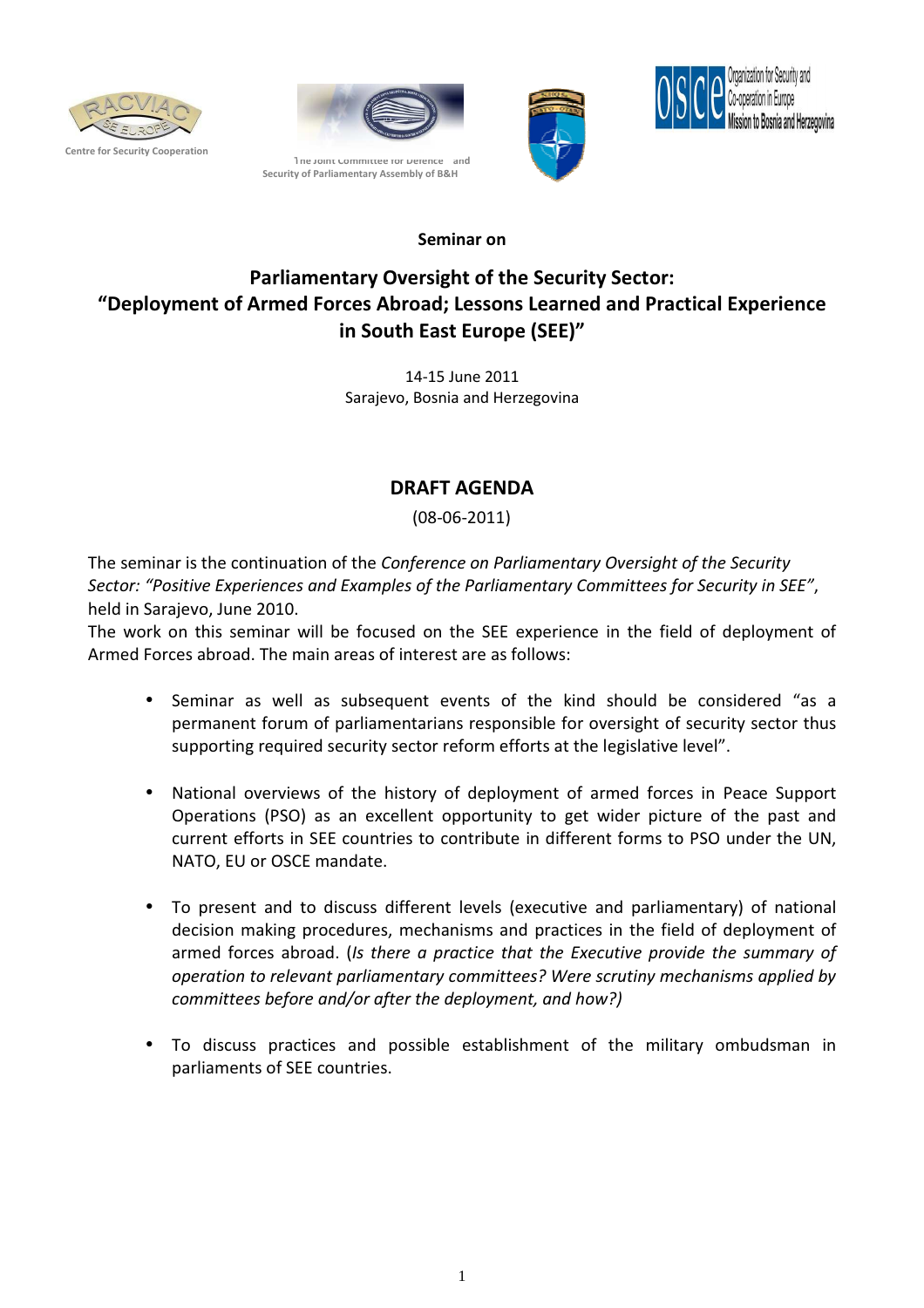Time | Contraction Event Location | Location

| Monday, 13 <sup>th</sup> June 2011 |                                                                                                           |                        |  |  |
|------------------------------------|-----------------------------------------------------------------------------------------------------------|------------------------|--|--|
|                                    | <b>Arrival in Sarajevo</b>                                                                                | Hotel<br>"Hollywood"   |  |  |
| $20.00 - 22.00$                    | Welcome Dinner (Hosted by OSCE Mission to Bosnia and<br>Herzegovina)<br><b>Dress code: Jacket and Tie</b> | Hotel<br>"Rimski most" |  |  |

| Tuesday, 14 <sup>th</sup> June 2011 |                                                                                                                                                                                                                                                                                                                                                                                                                                                                                                         |                                                  |  |  |
|-------------------------------------|---------------------------------------------------------------------------------------------------------------------------------------------------------------------------------------------------------------------------------------------------------------------------------------------------------------------------------------------------------------------------------------------------------------------------------------------------------------------------------------------------------|--------------------------------------------------|--|--|
| 08.00 - 0900                        | Transportation from Hotel "Hollywood" to the Parliament building                                                                                                                                                                                                                                                                                                                                                                                                                                        |                                                  |  |  |
| 09.00 - 09.40                       | <b>OPENING SESSION</b><br>Moderator: Mr. Branko KROMAR, M.Sc. PM SSR, RACVIAC-CSC<br>Speaker 1: Mr. Milorad ŽIVKOVIĆ, Representative of the<br>Parliamentary Assembly of Bosnia and Herzegovina<br>Speaker 2 Ambassador Gary D. ROBBINS, Head of OSCE Mission to<br>Bosnia and Herzegovina<br>Speaker 3: : Ambassador Nikola TODORČEVSKI, Director RACVIAC -<br><b>CSC</b>                                                                                                                              | Parliament<br>building $-$<br>conference<br>room |  |  |
| 09.40-09.45                         | <b>Stretch Break</b>                                                                                                                                                                                                                                                                                                                                                                                                                                                                                    |                                                  |  |  |
| $09.45 - 10.30$                     | <b>KEYNOTE SPEECHES</b><br>Moderator: Mr. Željko GRUBEŠIĆ, Expert-Advisor Joint Committee for<br>Defence and<br>security, Parliamentary Assembly<br><b>Bosnia</b><br>and<br>Herzegovina<br>Parliamentary Oversight of international missions. Challenges and<br>good practices.<br>Speaker: Ms. Teodora FUIOR, Project Coordinator, DCAF, Geneve<br>National security under parliamentary scrutiny: conditions and<br>mechanisms<br>Speaker: Ms. Lada SADIKOVIĆ, PhD, Professor, University of Sarajevo | Parliament<br>building $-$<br>conference<br>room |  |  |
| $10.30 - 11.00$                     | <b>Group Photo/Coffee Break/Press</b>                                                                                                                                                                                                                                                                                                                                                                                                                                                                   | Foyer                                            |  |  |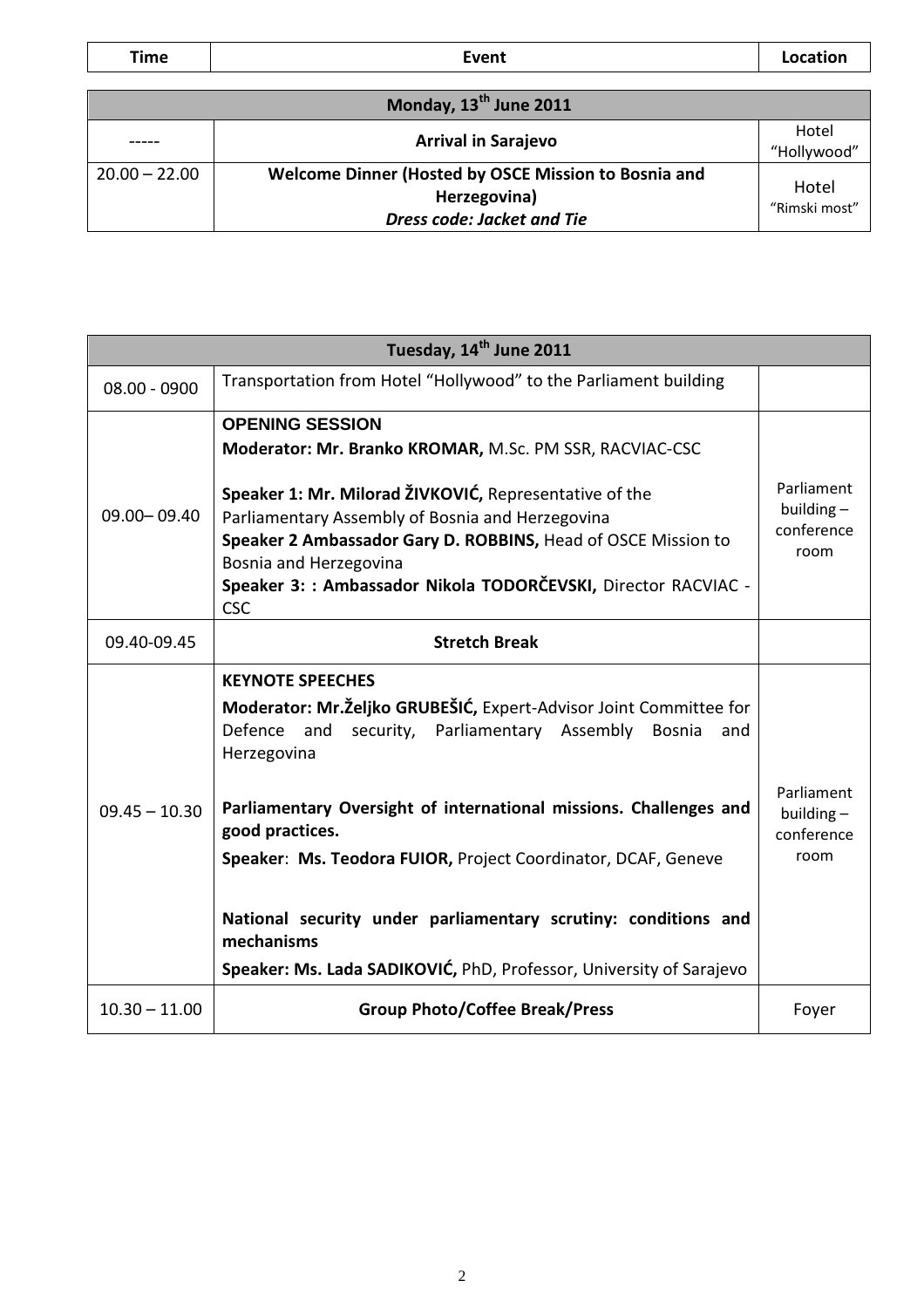| SESSION 1 - "Parliamentary Oversight of the Security Sector"<br>Moderator:: Ms. Lada SADIKOVIĆ, PhD, Professor, University of Sarajevo |                                                                                                                                                                                                                                                                                                                                                                                                                                                                                                                                                                                                        |                                                  |  |  |
|----------------------------------------------------------------------------------------------------------------------------------------|--------------------------------------------------------------------------------------------------------------------------------------------------------------------------------------------------------------------------------------------------------------------------------------------------------------------------------------------------------------------------------------------------------------------------------------------------------------------------------------------------------------------------------------------------------------------------------------------------------|--------------------------------------------------|--|--|
| $11.00 - 11.25$                                                                                                                        | Challenges of the Parliamentary Oversight of the Security Sector as<br><b>International Obligation</b><br>Speaker: Mr. Dušan ZOLLER, Head of Parliamentary Section, OSCE                                                                                                                                                                                                                                                                                                                                                                                                                               |                                                  |  |  |
| $11.25 - 11.50$                                                                                                                        | Mission to Bosnia and Herzegvovina<br>Civil-military Relations - The EUFOR ALTHEA Experience                                                                                                                                                                                                                                                                                                                                                                                                                                                                                                           | Parliament<br>building $-$                       |  |  |
|                                                                                                                                        | Speaker: Col Franc SITZWOHL, Chief JMA, EUFOR ALTHEA                                                                                                                                                                                                                                                                                                                                                                                                                                                                                                                                                   | conference<br>room                               |  |  |
| $11.50 - 12.15$                                                                                                                        | Defence reforms and its consequences on the civil-military co-<br>operation<br>Speaker: Mr. Rohan MAXWELL, Head of the Politico-Military<br>Advisory Section, NATO HQ Sarajevo                                                                                                                                                                                                                                                                                                                                                                                                                         |                                                  |  |  |
| $12.15 - 13.00$                                                                                                                        | <b>Questions and Answers</b>                                                                                                                                                                                                                                                                                                                                                                                                                                                                                                                                                                           |                                                  |  |  |
| $13.00 - 14.00$                                                                                                                        | Lunch                                                                                                                                                                                                                                                                                                                                                                                                                                                                                                                                                                                                  | Restaurant-<br>Parliament<br>building            |  |  |
| SESSION 2 - "Deployment of armed forces abroad"<br>Moderator: Mr. Željko GRUBEŠIĆ, Parliamentary Assembly Bosnia and Herzegovina       |                                                                                                                                                                                                                                                                                                                                                                                                                                                                                                                                                                                                        |                                                  |  |  |
| 14.00-14.40                                                                                                                            | <b>Peace Support Operations (PSO) and Missions</b><br>Introduction: Legitimacy as essential condition for deployment of<br>armed forces abroad<br>Speakers: Mr. Heinz VETSCHERA, PhD, Academic Lecturer, PSOTC<br>Butmir (BA) and Mr. Muhamed SMAJIĆ, PhD, Assistant Professor,<br>University of Sarajevo<br>Mandates for PSO (UN, EU, NATO, OSCE, ). Legislation and other<br>regulation - implementation in practice. Procedures from the<br>international levels (UN Resolutions, EU, NATO initiatives) up to<br>national level: (politico - DPD-MoD/MFA-Parliament and military<br>level: AF/GS/). | Parliament<br>building $-$<br>conference<br>room |  |  |
| 14.40 - 16.30                                                                                                                          | National presentations - MoD / GS representatives<br>Short historical overview-lessons learned and practical experiences<br>on deployment of Armed Forces in Peace Support Operations (PSO)<br>in SEE Countries thorough the period 2000-2011.<br>Countries' presentations will be delivered in alphabetical order.<br>Duration: 15 minutes                                                                                                                                                                                                                                                            | Parliament<br>building $-$<br>conference<br>room |  |  |
| 16.30-17.00                                                                                                                            | <b>Questions and Answers</b>                                                                                                                                                                                                                                                                                                                                                                                                                                                                                                                                                                           |                                                  |  |  |
| $17.00 - 20.00$                                                                                                                        | Transportation to the hotel - Time free                                                                                                                                                                                                                                                                                                                                                                                                                                                                                                                                                                |                                                  |  |  |
| $20.00 - 22.00$                                                                                                                        | Dinner (Hosted by OSCE Mission to Bosnia and Herzegovina)<br>Bus will be available in front of the Hotel "Hollywood" at 19.45<br><b>Dress code: Casual</b>                                                                                                                                                                                                                                                                                                                                                                                                                                             | Restaurant<br>"Image"                            |  |  |